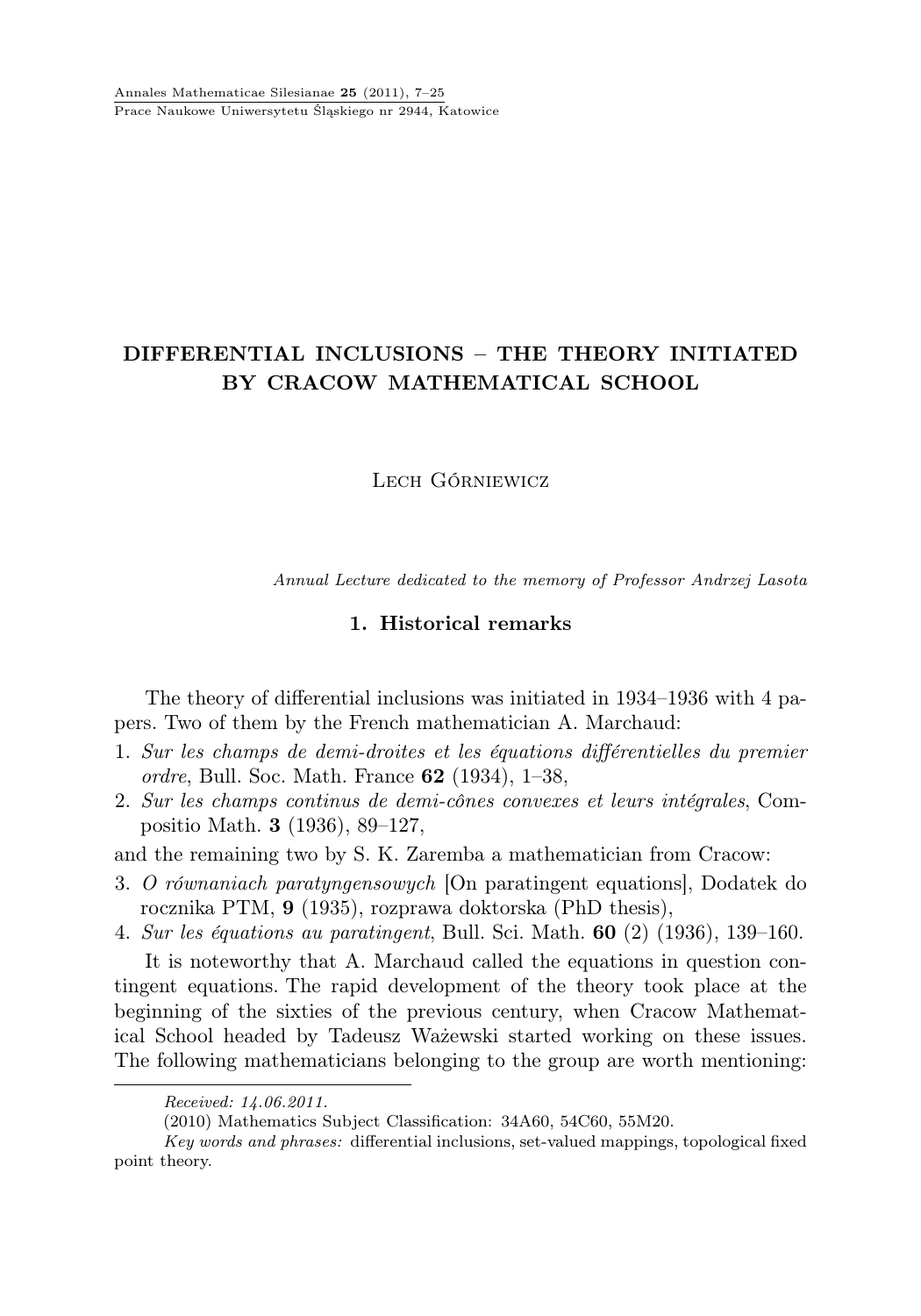Andrzej Lasota, Zdzisław Opial, Czesław Olech, Józef Myjak, Andrzej Pelczar and Andrzej Pliś.

It is worth adding that Ważewski himself used another term, that is orientor equation ["równanie orientorowe"]. The fundamental role for the theory was played by Ważewski's work titled:

1. On an optimal control problem, Prague, 1964, 692–704.

In that paper, Ważewski demonstrated that each problem of controlling ordinary differential equations of the first order can be articulated with orientor equation terms. That observation served as an essential stimulus to study orientor differential equations and consequently, it contributed to the introduction of the new term, still valid, and that is "differential inclusions". We shall return to the subject of the relations to the control theory in the forthcoming passages of the present lecture.

The theory of differential inclusions is located within the mainstream of non-linear analysis – or to put it more precisely – multi-valued analysis. This theory is intensively developed especially in the countries such as France, Germany, Russia, Italy, Canada and USA. In Poland, there is a large group of mathematicians working on these issues. That group is mainly located in the following centres: Gdańsk, Toruń, Warszawa and Zielona Góra.

Moreover, the references listed below – because of the nature of the lecture – are limited to the works by Professor Andrzej Lasota exclusively relating directly or indirectly to the theory of differential inclusions. Rich literature on the subject can be found in the references in the particular monographs.

#### 2. Multivalued mappings

In this section, we shall survey the most important properties of multivalued mappings which we use in the sequel. There are several monographs devoted to multivalued mappings; see e.g. [1]–[3], [7], [8].

In what follows, we assume that all topological spaces are the Tikhonov  $T_{3\frac{1}{2}}$ -spaces.

Let X and Y be two spaces and assume that, for every point  $x \in X$ , a nonempty closed (sometimes we will assume only that  $\varphi(x) \neq \emptyset$ ) subset  $\varphi(x)$ of Y is given; in this case, we say that  $\varphi$  is a multivalued mapping from X to Y and we write  $\varphi: X \to Y$ . In what follows, the symbol  $\varphi: X \to Y$  is reserved for single-valued mappings, i.e.,  $\varphi(x)$  is a point of Y.

Let  $\varphi: X \to Y$  be a multivalued map. We associate with  $\varphi$  the graph  $\Gamma_{\varphi}$ of  $\varphi$  by putting:

$$
\Gamma_{\varphi} = \{(x, y) \in X \times Y \mid y \in \varphi(x)\}\
$$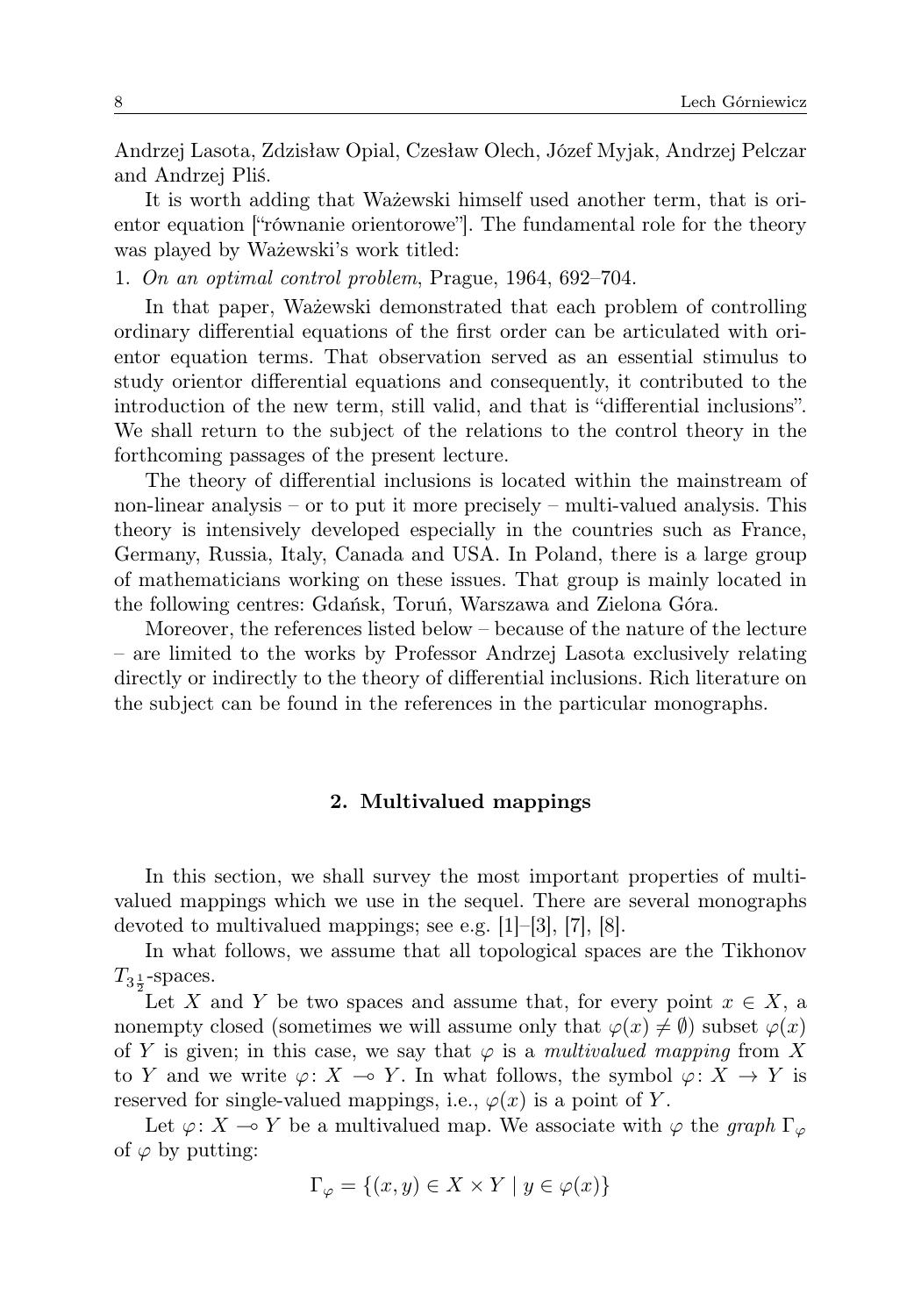and two natural projections  $p_{\varphi} \colon \Gamma_{\varphi} \to X$ ,  $q_{\varphi} \colon \Gamma_{\varphi} \to Y$  defined as follows:  $p_{\varphi}(x, y) = x$  and  $q_{\varphi}(x, y) = y$ , for every  $(x, y) \in \Gamma_{\varphi}$ .

Let us also present some more general examples stimulating our consideration of multivalued maps.

EXAMPLE 2.1 (Inverse functions). Let  $f: X \rightarrow Y$  be a (single-valued) continuous map from  $X$  onto  $Y$ . Then its inverse can be considered as a multivalued map  $\varphi_f : Y \longrightarrow X$  defined by:

$$
\varphi_f(y) = f^{-1}(y), \quad \text{ for } y \in Y.
$$

EXAMPLE 2.2 (Implicit functions). Let  $f: X \times Y \to Z$  and  $g: X \to Z$  be two continuous maps such that, for every  $x \in X$ , there exists  $y \in Y$  such that  $f(x, y) = g(x)$ .

The implicit function (defined by f and q) is a multivalued map  $\varphi: X \to Y$ defined as follows:

$$
\varphi(x) = \{ y \in Y \mid f(x, y) = g(x) \}.
$$

EXAMPLE 2.3. Let  $f: X \times Y \to \mathbb{R}$  be a continuous map. Assume that there is  $r > 0$  such that for every  $x \in X$  there exists  $y \in Y$  such that  $f(x, y) \leq r$ . Then we let  $\varphi_r : X \to Y$ ,  $\varphi_r(x) = \{y \in Y \mid f(x, y) \leq r\}.$ 

Example 2.4 (Multivalued dynamical systems). Dynamical systems determined by autonomous ordinary differential equations without the uniqueness property are multivalued maps.

Example 2.5 (Metric projection). Let A be a compact subset of a metric space  $(X, d)$ . Then, for every  $x \in X$ , there exists  $a \in A$  such that

$$
d(a, x) = \text{dist}(x, A).
$$

We define the metric projection  $P: X \rightarrow A$  by putting:

$$
P(x) = \{a \in A \mid d(a, x) = \text{dist}(x, A)\}, \quad x \in X.
$$

Note that the metric retraction is a special case of the metric projection.

Let K be a compact subset of the euclidean space  $\mathbb{R}^n$ . We shall say that K is a proximative retract if there exists an open subset U of  $\mathbb{R}^n$  such that  $K \subset U$  and a proximative retraction  $r: U \to K$  defined as follows:

$$
||r(x) - x|| = \text{dist}(x, K).
$$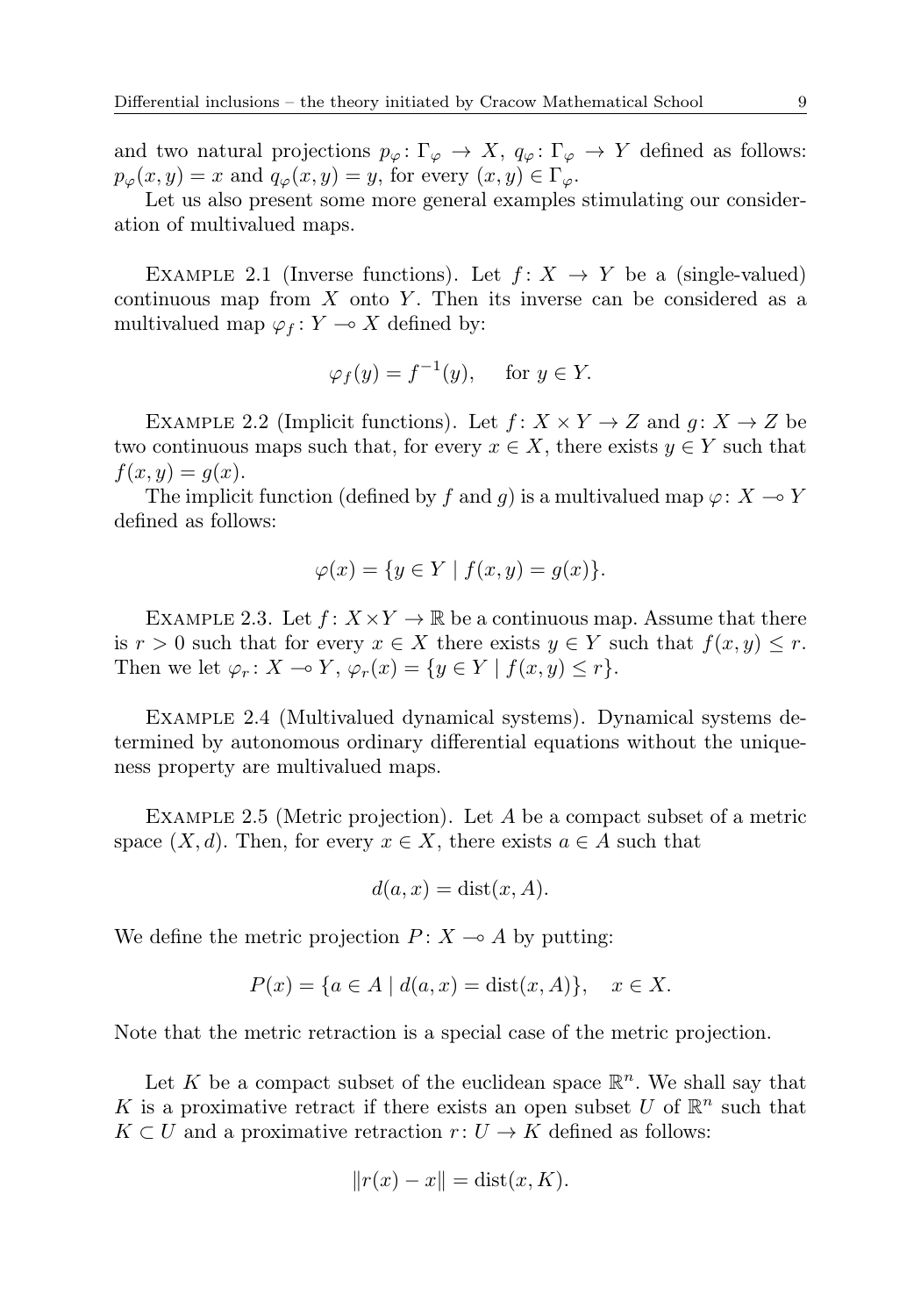Note that any convex compact set  $K \subset \mathbb{R}^n$  or any compact  $C^2$ -manifold with or without boundary is a proximative retract.

We shall need also the notion of the Bouligand cone. Let C be a closed subset of  $\mathbb{R}^n$ . We say that the set:

$$
T_C(x) = \left\{ v \in \mathbb{R}^n \middle| \liminf_{h \to 0^+} \frac{\text{dist}(x + hv, C)}{h} = 0 \right\}
$$

is the Bouligand contingent cone to C at  $x \in C$ .

Let  $\varphi: X \to Y$  be a multivalued map and  $f: X \to Y$  be a single-valued map. We say that f is a selection of  $\varphi$  (written  $f \subset \varphi$ ) if  $f(x) \in \varphi(x)$ , for every  $x \in X$ .

The problem of existence of good selections for multivalued mappings is very important in the fixed point theory.

The concept of upper semicontinuity is related to the notion of the small counter image of open sets. On the other hand, the concept of lower semicontinuity is related to the large counter image of open sets.

DEFINITION 2.6. A multivalued map  $\varphi: X \to Y$  is called upper semicontinuous (u.s.c.) map if for every open  $U \subset Y$  the set  $\varphi^{-1}(U)$  is open in X, where  $\varphi^{-1}(U) = \{x \in X \mid \varphi(x) \subset U\}.$ 

In terms of closed sets, we have:

PROPOSITION 2.7. A multivalued map  $\varphi: X \to Y$  is u.s.c. iff for every closed set  $A \subset Y$  the set  $\varphi_+^{-1}(A)$  is a closed subset of X.

PROPOSITION 2.8. If  $\varphi: X \to Y$  is u.s.c., then the graph  $\Gamma_{\varphi}$  is a closed subset of  $X \times Y$ .

PROPOSITION 2.9. Let  $\varphi: X \to Y$  be a u.s.c. map with compact values and let A be a compact subset of X. Then  $\varphi(A)$  is compact.

PROPOSITION 2.10. If  $\varphi: X \to Y$  and  $\psi: Y \to Z$  are two u.s.c. mappings with compact values, then the composition  $\psi \circ \varphi \colon X \multimap Z$  of  $\varphi$  and  $\psi$  is a u.s.c. map with compact values.

Using the large counter image, instead of a small one, we get:

DEFINITION 2.11. Let  $\varphi: X \to Y$  be a multivalued map. If, for every open  $U \subset Y$ , the set  $\varphi^{-1}_+(U)$  is open in X, then  $\varphi$  is called a *lower semicontinuous* (*l.s.c.*) map, where  $\varphi_+^{-1}(U) = \{x \in X \mid \varphi(x) \cap U \neq \emptyset\}.$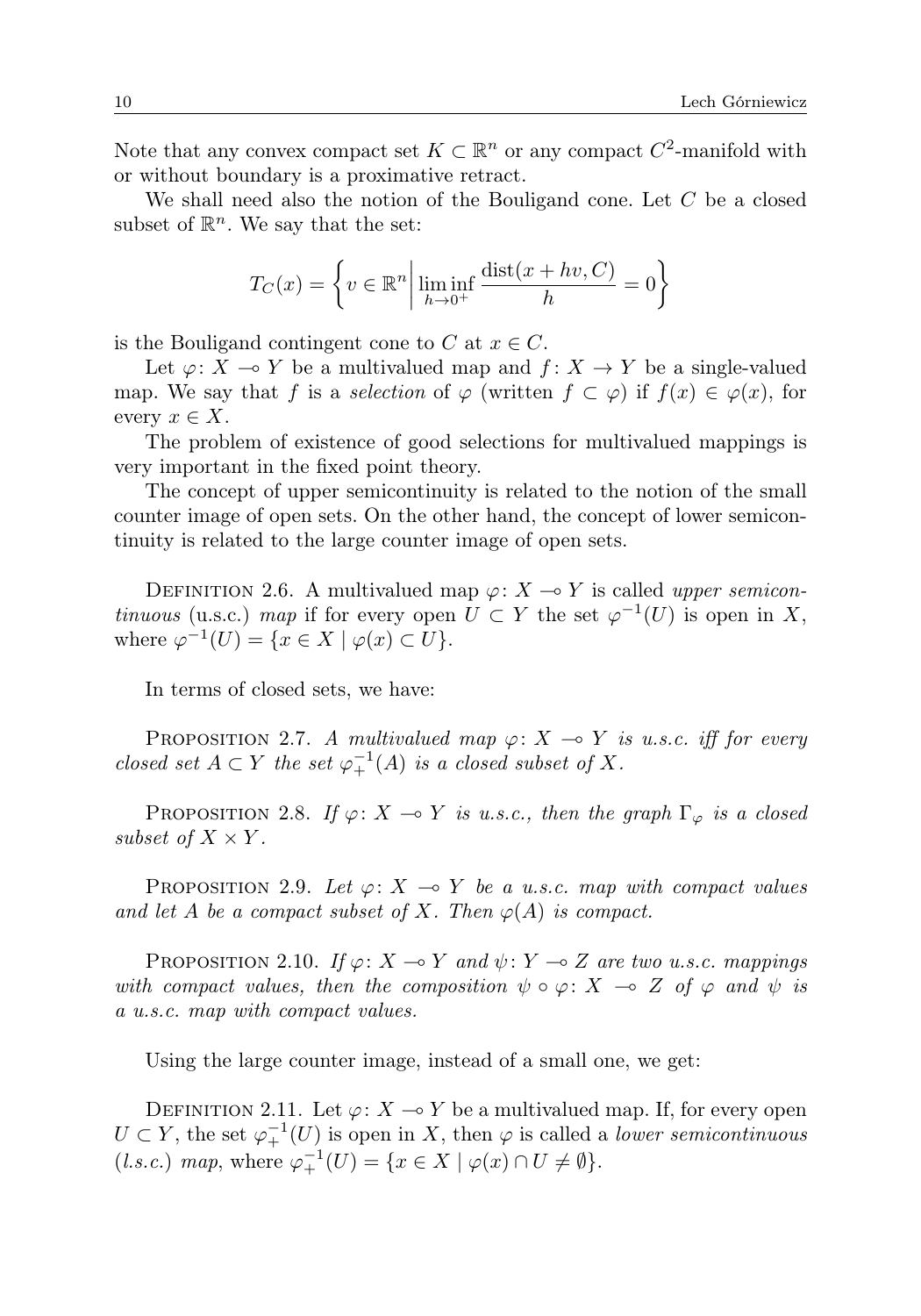In what follows, we also say that a multivalued map  $\varphi: X \to Y$  is continuous map if it is both u.s.c. and l.s.c.

The most famous selection theorem is the following result proved by E. A. Michael.

THEOREM 2.12 (E. A. Michael). Let X be a paracompact space, E a Banach space and  $\varphi: X \to E$  a l.s.c. map with closed convex values. Then there exists  $f: X \to E$ , a continuous selection of  $\varphi$   $(f \subset \varphi)$ .

We would like to point out that in the following part, we will present the Kuratowski–Ryll–Nardzewski selection theorem frequently used in the theory of differential inclusions.

Apart from semicontinuous multivalued mappings, multivalued measurable mappings will be of the great importance in the sequel. Throughout this section, we assume that Y is a separable metric space, and  $(\Omega, \mathcal{U}, \mu)$  is a measurable space, i.e., a set  $\Omega$  equipped with  $\sigma$ -algebra U of subsets and a countably additive measure  $\mu$  on U. A typical example is when  $\Omega$  is a bounded domain in the Euclidean space  $\mathbb{R}^k$ , equipped with the Lebesgue measure.

DEFINITION 2.13. A multivalued map  $\varphi: \Omega \to Y$  with closed values is called *measurable map* if  $\varphi^{-1}(V) \in \mathcal{U}$ , for each open  $V \subset Y$ .

In what follows, we shall use the following Kuratowski–Ryll–Nardzewski selection theorem.

THEOREM 2.14 (Kuratowki–Ryll–Nardzewski). Let Y be a separable complete space. Then every measurable  $\varphi \colon \Omega \to Y$  has a (single-valued) measurable selection.

Let  $\Omega = [0, a]$  be equipped with the Lebesgue measure and  $Y = \mathbb{R}^n$ .

DEFINITION 2.15. A map  $\varphi: [0, a] \times \mathbb{R}^n \to \mathbb{R}^n$  with nonempty compact values is called u-Carathéodory map (resp., l-Carathéodory map; resp., Carathéodory map) if it satisfies:

- (1)  $t \to \varphi(t, x)$  is measurable, for every  $x \in \mathbb{R}^n$ ,
- (2)  $x \multimap \varphi(t, x)$  is u.s.c. (resp., l.s.c.; resp., continuous), for almost all  $t \in$  $[0, a],$
- (3)  $|y| \leq \mu(t)(1+|x|)$ , for every  $(t, x) \in [0, a] \times \mathbb{R}^n$ ,  $y \in \varphi(t, x)$ , where  $\mu: [0, a] \to [0, +\infty)$  is an integrable function.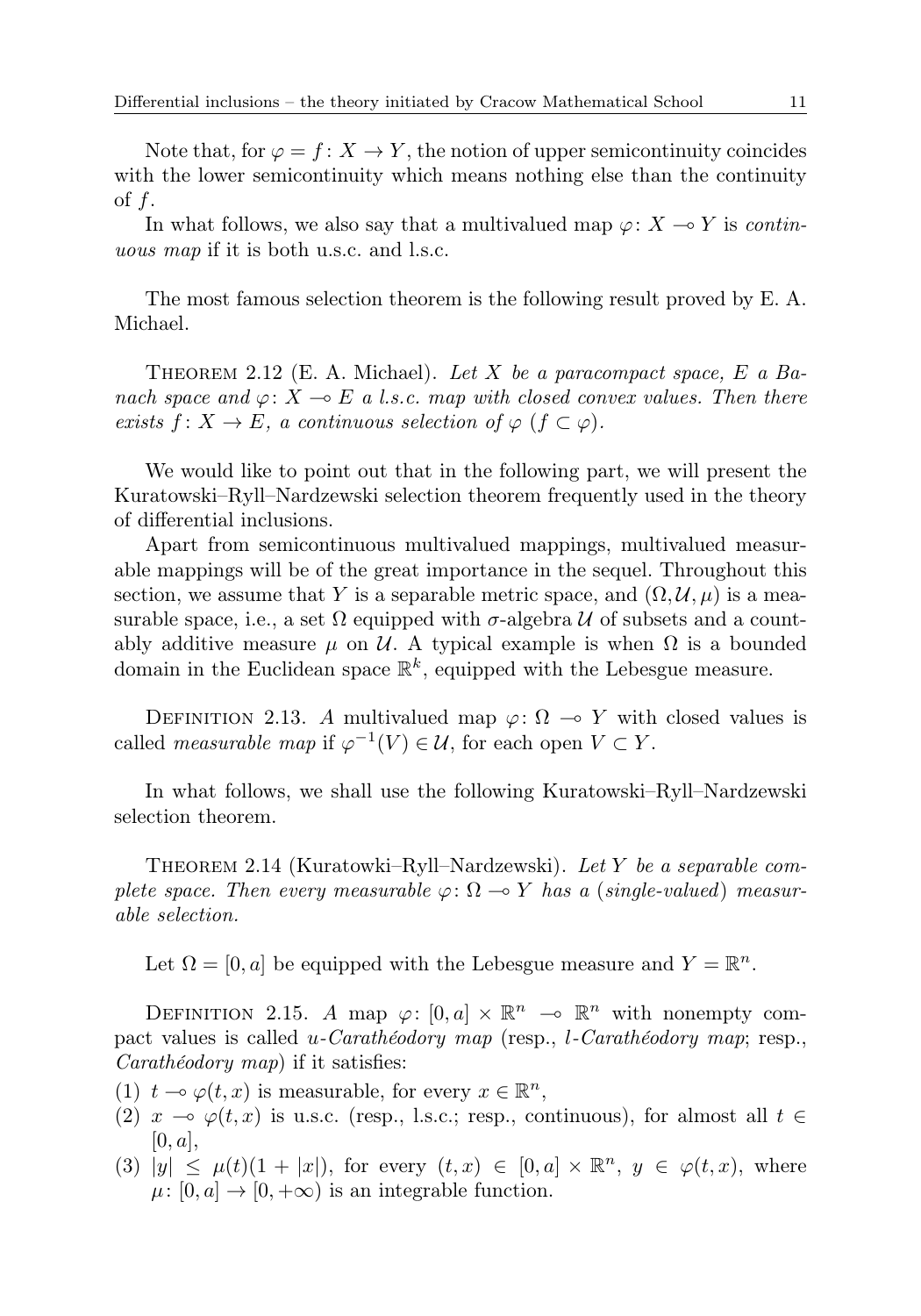Let  $\varphi: [0, a] \times \mathbb{R}^n \to \mathbb{R}^n$  be a fixed multivalued map. We are interested in the existence of Carathéodory selections, i.e., Carathéodory functions  $f: [0, a] \times \mathbb{R}^n \to \mathbb{R}^n$  such that  $f(t, u) \in \varphi(t, u)$ , for almost all  $t \in [0, a]$  and all  $u \in \mathbb{R}^n$ . It is evident that, in the case when  $\varphi$  is u-Carathéodory, this selection problem does not have a solution in general (the reason is exactly the same as in Michael's selection principle). For *l*-Carathéodory multivalued maps  $\varphi$ , however, this is an interesting problem.

We are now going to study this problem. We use the following notation:

$$
C(\mathbb{R}^n, \mathbb{R}^n) = \{f \colon \mathbb{R}^n \to \mathbb{R}^n \mid f \text{ is continuous}\}.
$$

We shall understand that  $C(\mathbb{R}^n, \mathbb{R}^n)$  is equipped with the topology of uniform convergence on compact subsets of  $\mathbb{R}^n$ . This topology is metrizable. Moreover, as usually, by  $L_1([0, a], \mathbb{R}^n)$  we shall denote the Banach space of Lebesgue integrable functions.

There are, essentially, two ways to deal with the above selection problem. Let  $\varphi: [0, a] \times \mathbb{R}^n \to \mathbb{R}^n$  be an *l*-Carathéodory mapping. We can show that the multivalued map:

$$
\Phi \colon [0, a] \to C(\mathbb{R}^n, \mathbb{R}^n),
$$
  

$$
\Phi(t) = \{ u \in C(\mathbb{R}^n, \mathbb{R}^n) \mid u(x) \in \varphi(t, u(x)) \text{ and } u \text{ is continuous} \}
$$

is measurable. Then, if we assume that  $\varphi$  has convex values, in view of the Michael selection theorem, we obtain that  $\Phi(t) \neq \emptyset$ , for every t. Moreover, let us observe that every measurable selection of  $\Phi$  will then give rise to a Carathéodory selection of  $\varphi$ .

On the other hand, we can show that the multivalued map:

$$
\Psi: \mathbb{R}^n \to L_1([0, a], \mathbb{R}^n),
$$
  

$$
\Psi(x) = \{u \in L_1([0, a], \mathbb{R}^n) \mid u(t) \in \varphi(t, u(t)), \text{ for almost all } t \in [0, a]\}
$$

is a l.s.c. mapping.

Consequently, continuous selections of  $\Psi$  will then give rise to Carathéodory selections of  $\varphi$ .

Hence, our problem can be solved by using the Michael and the Kuratowski–Ryll–Nardzewski selection theorems.

Let us formulate, only for informative purposes, the following result due to A. Cellina.

THEOREM 2.16. Let  $\varphi: [0, a] \times \mathbb{R}^n \to \mathbb{R}^n$  be a multivalued map with compact convex values. If  $\varphi(\cdot, x)$  is u.s.c., for all  $x \in \mathbb{R}^n$ , and  $\varphi(t, \cdot)$  is l.s.c., for all  $t \in [0, a]$ , then  $\varphi$  has a Carathéodory selection.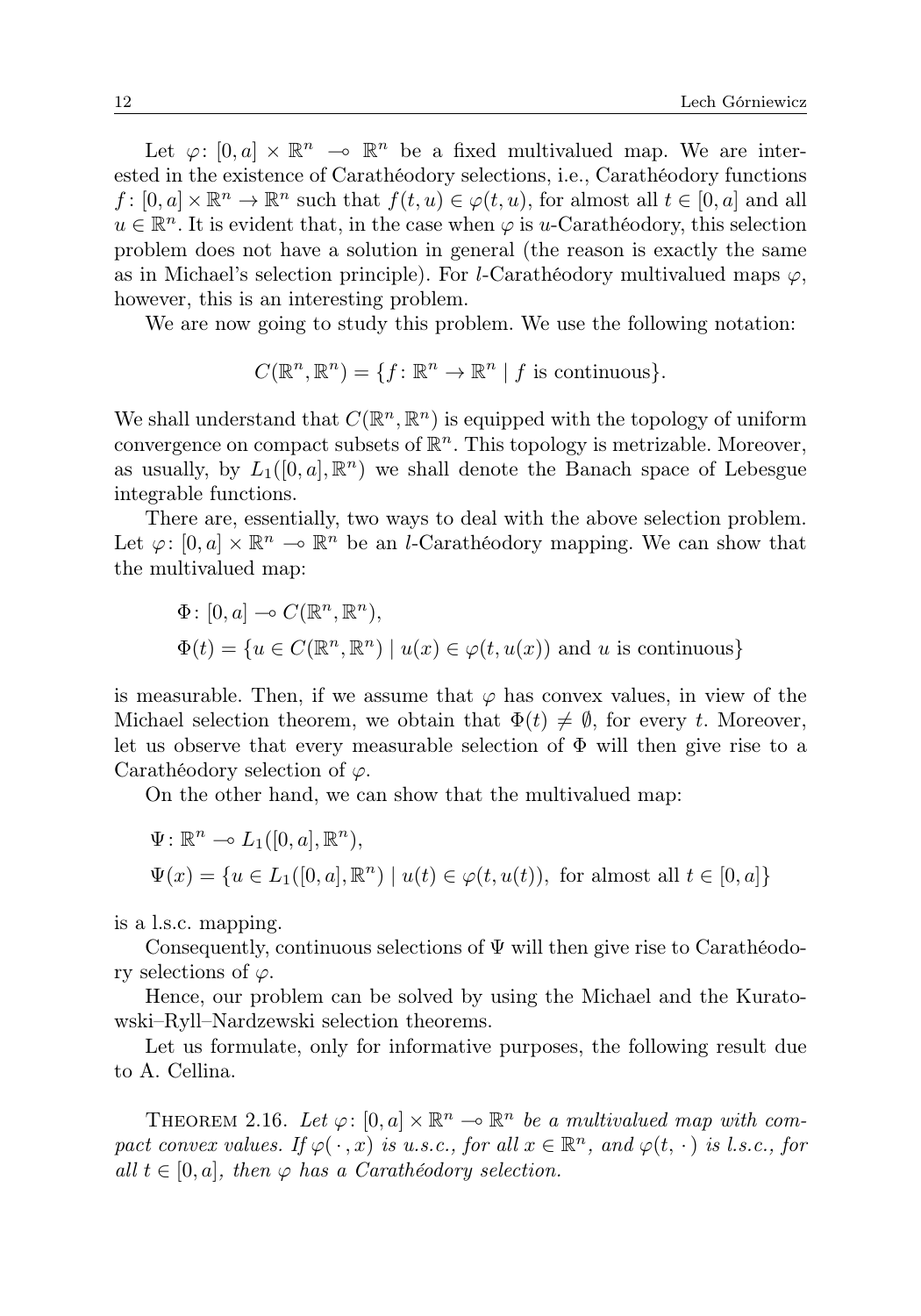A subset  $B \subset L_1([0, a], \mathbb{R}^n)$  is called *decomposable* provided for every two mappings  $u, v \in B$  and for every Lebesque measurable subset  $J \subset [0, a]$  we have:

$$
(\chi_J \cdot u + \chi_{[0,a] \setminus J} \cdot v) \in B,
$$

where  $\chi_J$  and  $\chi_{[0,a]\setminus J}$  are characteristic functions of J and  $[0,a] \setminus J$ , respectively.

Observe that for any measurable and bounded  $\varphi$ : [0, a]  $\multimap \mathbb{R}^n$  the set of all measurable selections of  $\varphi$  is decomposable, i.e.,  $\{u: [0, a] \to \mathbb{R}^n \mid u$  is measurable and  $u(t) \in \varphi(t)$  for every  $t \in [0, a]$  is a decomposable subset of  $L_1([0, a], \mathbb{R}^n)$ .

We have the following Fryszkowski selection theorem.

THEOREM 2.17. Let  $(X, d)$  be a separable metric space and  $\varphi: X \rightarrow$  $L_1([0,a],\mathbb{R}^n)$  be an l.s.c. map with closed values. Then there exists a continuous map  $f: X \to L_1([0, a], \mathbb{R}^n)$  such that  $f(x) \in \varphi(x)$  for every  $x \in X$ , i.e.,  $f \subset \varphi$ .

We shall end this section by introducing the class of admissible multivalued mappings. This class is very important in topological fixed point theory for multivalued mappings.

By  $H = \{H_u\}_{u>0}$  we shall denote the Čech homology functor with compact carriers and coefficients in the field Q of rational numbers.

A space X is called *acyclic* provided  $X \neq \emptyset$  and

$$
H_q(X) = \begin{cases} 0, & q > 0, \\ \mathbb{Q}, & q = 0. \end{cases}
$$

A space X is called *contractible* provided there exists a homotopy  $h: X \times$  $[0, 1] \rightarrow X$  such that

$$
h(x,0) = x \quad \text{and} \quad h(x,1) = x_0, \text{ for every } x \in X.
$$

A compact space X is called an  $R_{\delta}$ -set provided there exists a decreasing sequence of compact contractible metric spaces  $\{X_n\}$  such that:

$$
X = \bigcap_n X_n.
$$

We have: if X is contractible or X is an  $R_{\delta}$ -set, then X is acyclic. We need the notion of Vietoris mappings.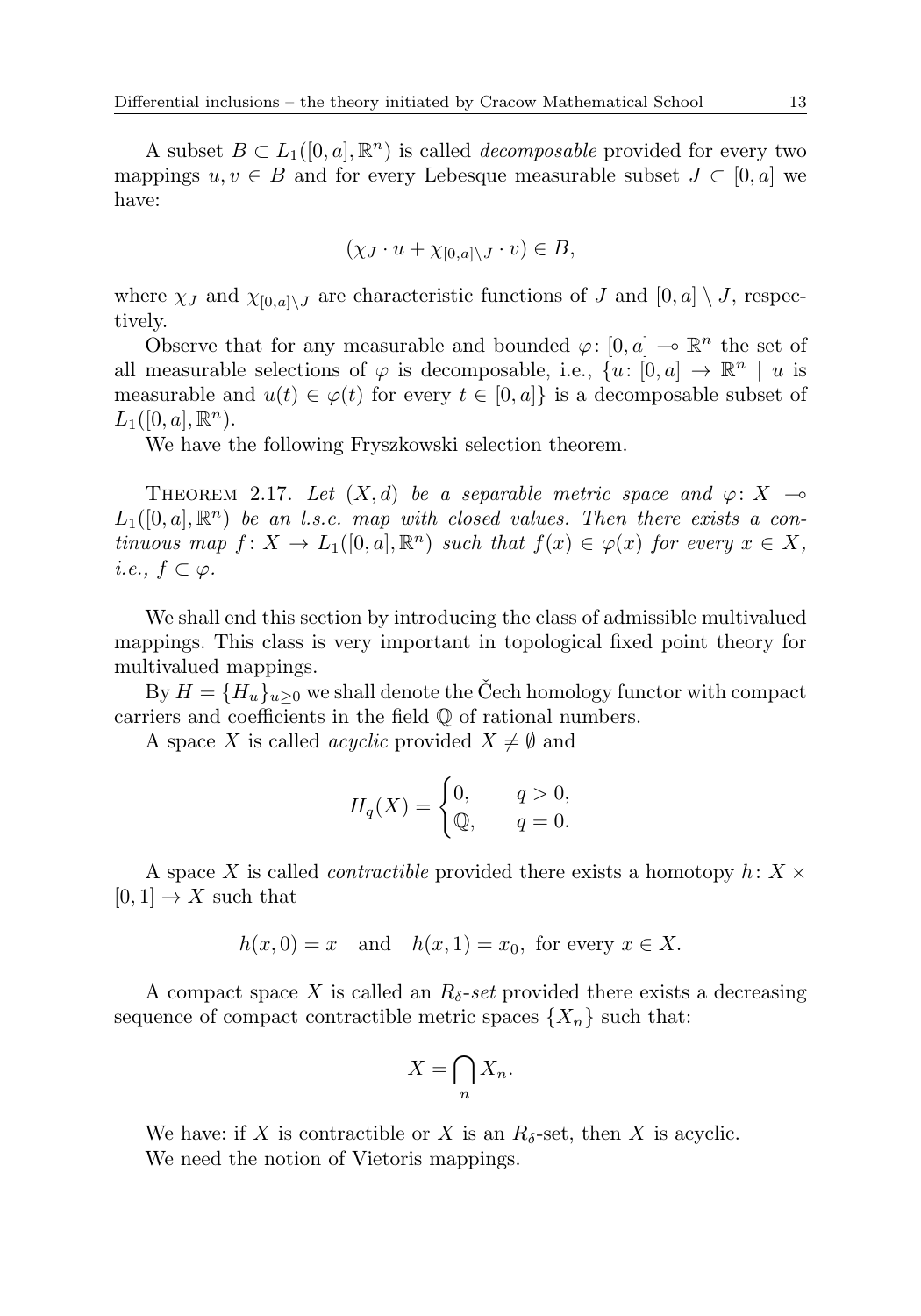DEFINITION 2.18. A continuous map  $f: X \to Y$  is called a Vietoris map provided f is proper, i.e., for every compact  $K \subset Y$  the set  $f^{-1}(K)$  is compact, and for every  $y \in Y$  the fibre  $f^{-1}(y)$  is acyclic.

In what follows we shall use the notation  $p: X \longrightarrow Y$  for Vietoris mappings.

THEOREM 2.19 (Vietoris Mapping Theorem). If  $p: X \longrightarrow Y$  is a Vietoris map, then the induced linear map  $p_* : H(X) \to H(Y)$  is an isomorphism.

DEFINITION 2.20. A multivalued map  $\varphi: X \to Y$  is called an *admissible* map provided there exists a space  $\Gamma$  and two continuous maps:  $p: \Gamma \implies X$ and  $q: \Gamma \to Y$  such that

$$
\varphi(x) = q(p^{-1}(x)),
$$
 for every  $x \in X$ .

Below, we shall list important properties of admissible mappings.

- (1) Any acyclic map  $\varphi: X \to Y$  is admissible, where  $\varphi$  is called *acyclic* provided  $\varphi$  is u.s.c. and for every  $x \in X$  the set  $\varphi(x)$  is acyclic.
- (2) Any admissible map  $\varphi: X \to Y$  is u.s.c. with compact values.
- (3) If  $\varphi: X \multimap Y$  and  $\psi: Y \multimap Z$  are two admissible mappings then the composition  $\psi \circ \varphi$ :  $X \multimap Z$  of two acyclic mappings is also an acyclic map.

Observe that the composition of two acyclic mappings is not necessary an acyclic map.

# 3. Main problems considered in the topological fixed point theory of multivalued mappings

Recall that a metric space  $X$  is an ANR-space (AR-space) provided it is homeomorphic to a retract of an open set in a normed space (a retract of a convex set in a normed space). Evidently every AR-space is an ANR-space. Consider the diagram:

(3.1) X <sup>p</sup> ⇐=Γ <sup>q</sup> −→Y,

with such a diagram we associate the multivalued map  $\varphi = \varphi(p,q) : X \to Y$ by putting:

(3.2) 
$$
\varphi(x) = q(p^{-1}(x)), \text{ for every } x \in X.
$$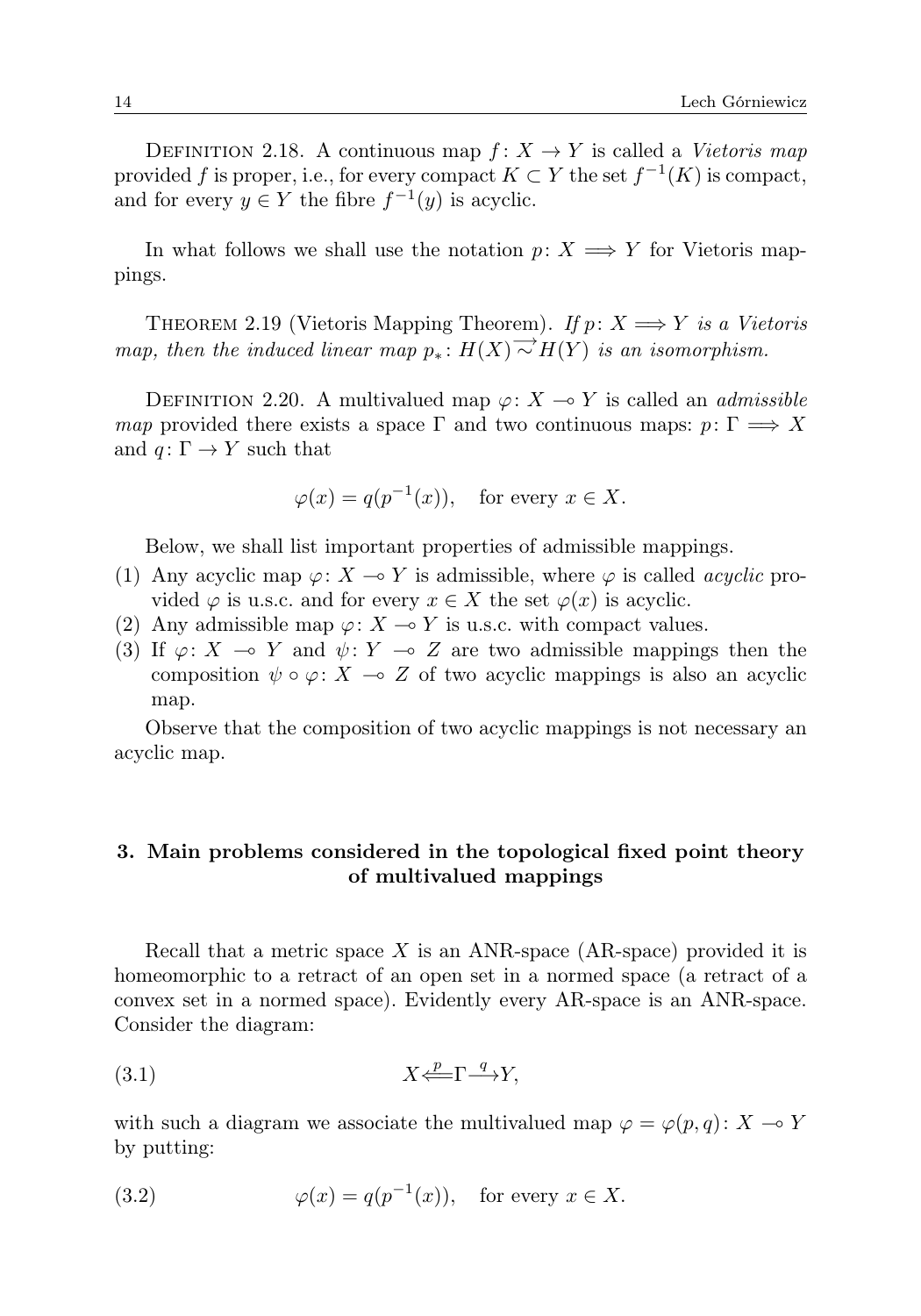Note that  $\varphi(p,q)$  is always a u.s.c. map. Moreover,  $\varphi(p,q)$  is compact provided q is a compact map, i.e.,  $\overline{\varphi(X)} = \overline{q(\Gamma)}$  is a compact subset of Y. Finally, let us add that  $\varphi = \varphi(p,q)$  is an admissible map.

If  $X$  is a subset of  $Y$  we let:

$$
Fix(\varphi(p,q)) = \{x \in X \mid x \in \varphi(p,q)(x)\},\
$$

$$
C(p,q) = \{y \in \Gamma \mid p(y) = q(y)\}.
$$

The we have:

$$
Fix(\varphi(p,q)) \neq \emptyset \Longleftrightarrow C(p,q) \neq \emptyset.
$$

In this section, for simplicity, we shall consider only multivalued mappings defined by the formula (3.2). For each mapping  $\varphi: X \to Y$  we define the induced linear map  $\varphi_*: H(X) \to H(Y)$  by letting:

$$
\varphi_* = q_* \circ p_*^{-1}.
$$

In particular for  $X = Y$  we define the Lefschetz number  $\Lambda(\varphi)$  of  $\varphi$  by the formula:

$$
\Lambda(\varphi) = \Lambda(\varphi_*).
$$

Note that if X is a contractible space, in particular  $X \in AR$ , then  $\Lambda(\varphi) = 1$ .

Now, we will formulate the fundamental result of the topological fixed point theory.

THEOREM 3.1 (Lefschetz Fixed Point Theorem). Let  $X \in AR$  and  $\varphi: X \to$ X be a compact admissible map. Then:

- (1) the Lefschetz number  $\Lambda(\varphi)$  of  $\varphi$  is well defined and
- (2) if  $\Lambda(\varphi) \neq 0$ , then  $Fix(\varphi) \neq \emptyset$ .

As a simple consequence of Theorem 3.1 we get:

COROLLARY 3.2. If  $X \in AR$  and  $\varphi: X \to X$  is a compact admissible map, then  $Fix(\varphi) \neq \emptyset$ .

Let  $X$  be an ANR-space and let  $U$  be an open subset of  $X$ . We let:

 $\mathcal{K}(U, X) = \{ \varphi \colon U \multimap X \mid \varphi \text{ is compact admissible map} \}$ 

such that  $Fix(\varphi)$  is compact.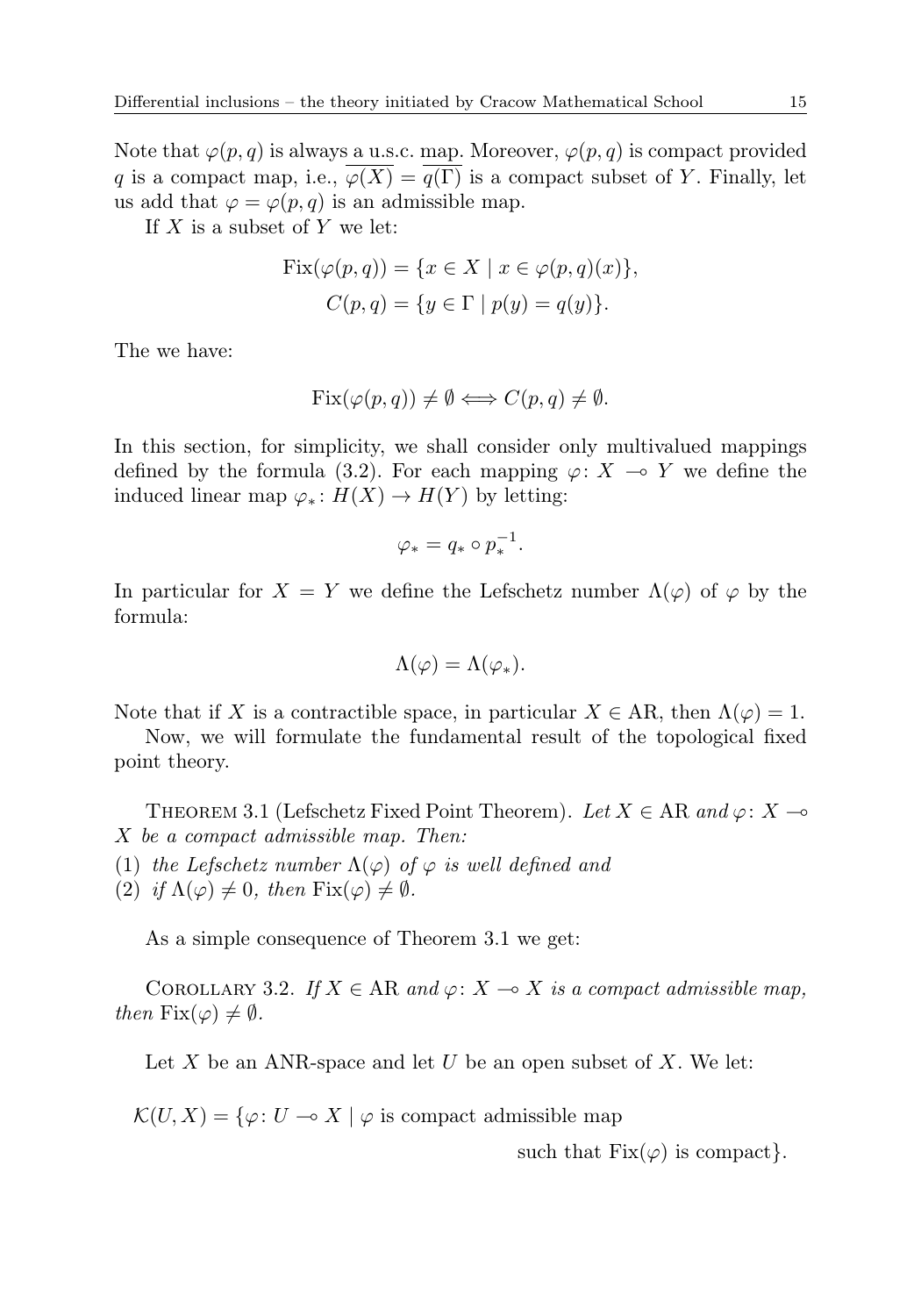THEOREM 3.3 (Existence of the fixed point index). There exists a function:

$$
ind\colon \mathcal{K}(U,X)\to \mathbb{Z},
$$

where  $\mathbb Z$  is the set of integers, which satisfies the following properties:

- (1) (Existence) If  $\text{ind}(\varphi) \neq 0$ , then  $\text{Fix}(\varphi) \neq \emptyset$ ;
- (2) (Additivity) Let  $U_1, U_2$  be open in X such that  $U = U_1 \cup U_2$  and  $U_1 \cap U_2 =$  $θ$ . Assume further that  $φ_1: U_1 → X$  and  $φ_2 → X$  are restrictions of  $\varphi: U \longrightarrow X$  to  $U_1$  and  $U_2$ , respectively. Then

$$
ind(\varphi) = ind(\varphi_1) + ind(\varphi_2);
$$

(3) (Homotopy) If  $\varphi, \psi \in \mathcal{K}(U, X)$  are homotopic (we have assumed that the admissible homotopy  $\chi: U \times [0, 1] \longrightarrow X$  joining  $\varphi$  and  $\psi$  has a compact set of fixed points, i.e.,

$$
\{x \in U \mid x \in \chi(x, t) \text{ for some } t \in [0, 1]\}
$$

is compact). Then

$$
\mathrm{ind}(\varphi)=\mathrm{ind}(\psi);
$$

(4) (Normalization) If  $\varphi \in \mathcal{K}(X,X)$ , then  $\text{ind}(\varphi) = \Lambda(\varphi)$ .

Let  $\varphi \in \mathcal{K}(U, X)$  and let  $x_0 \in \text{Fix}(\varphi)$ . We shall say that  $x_0$  is an essential fixed point iff there exists an open set  $U_0 \subset U$  such that  $\varphi_{|U_0} \in \mathcal{K}(U_0, X)$  and  $\operatorname{ind}(\varphi_{|U_0}) \neq 0$ . We put:

Ess Fix
$$
(\varphi)
$$
 = { $x \in Fix(\varphi)$  | x is essential}.

In what follows we shall use the following proposition.

PROPOSITION 3.4. Let  $\varphi \in \mathcal{K}(U,X)$  be a map such that the topological dimension dim  $Fix(\varphi)$  of  $Fix(\varphi)$  is equal zero. Then  $Ess\,Fix(\varphi)\neq\emptyset$ .

We shall point out that all results presented in this section are useful in the theory of differential inclusions.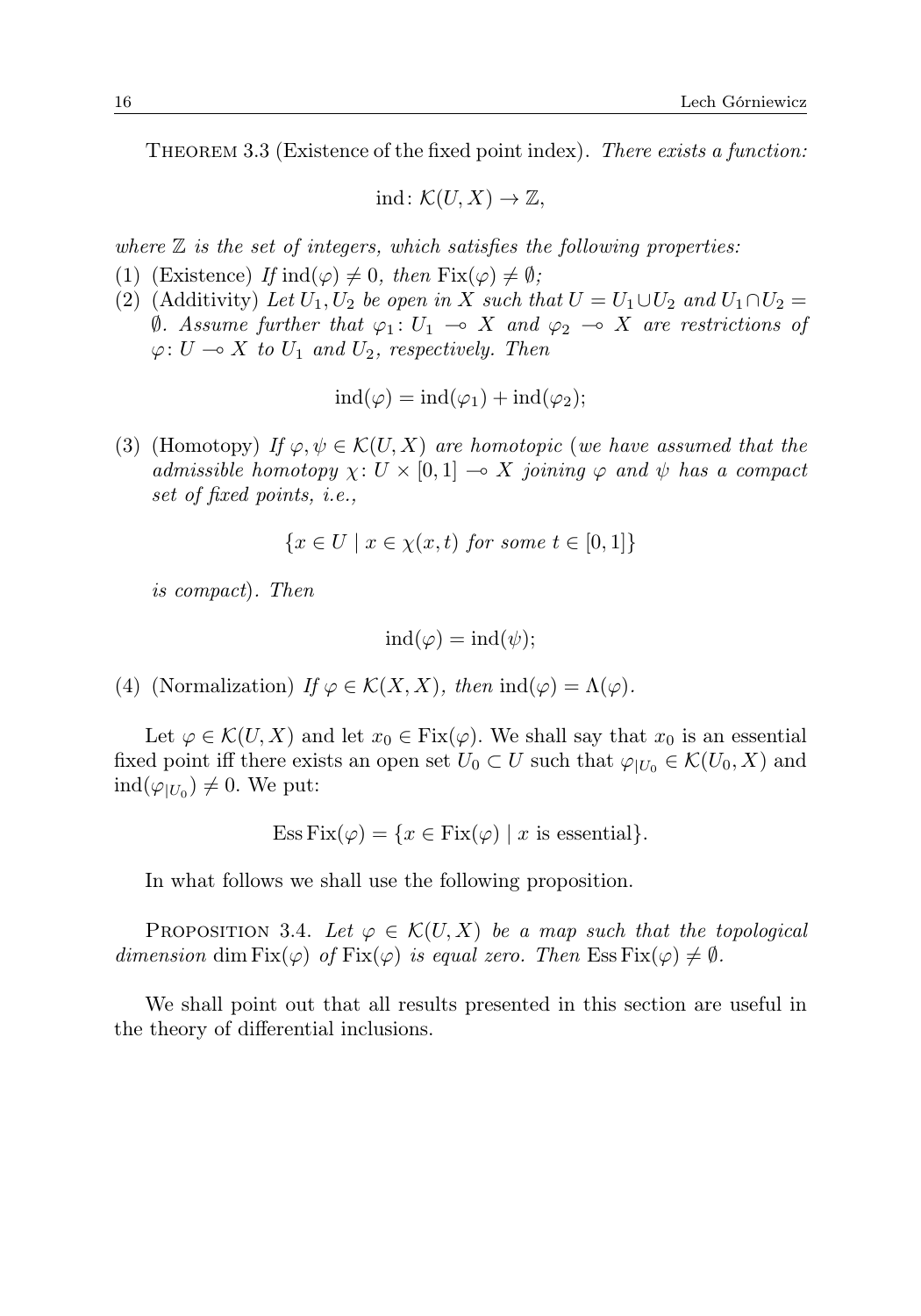## 4. Differential inclusions

In what follows we shall deal with the existence and topological properties of solutions to the Cauchy problem for differential inclusions of the form:

(4.1) 
$$
\begin{cases} x'(t) \in \varphi(t, x(t)), \\ x(0) = x_0, \end{cases}
$$

where  $\varphi: [0, a] \times C \to \mathbb{R}^n$  is multivalued map and C is a closed subset of  $\mathbb{R}^n$ .

Example (Control problems). Consider the following control problem:

(4.2) 
$$
\begin{cases} x'(t) = f(t, x(t), u(t)), \\ x(0) = x_0, \end{cases}
$$

controlled by parameters  $u(t)$  (the controls), where  $f: [0, a] \times \mathbb{R}^n \times \mathbb{R}^m \to \mathbb{R}^n$ and  $u \in U$ .

In order to solve (4.2), we define a multivalued map  $F: [0, a] \times \mathbb{R}^n \to \mathbb{R}^n$ as follows:

$$
F(t,x) = \{f(t,x,u)\}_{u \in U}.
$$

Then solutions of (4.2) are those of the following differential inclusions:

(4.3) 
$$
\begin{cases} x'(t) \in F(t, x(t)), \\ x(0) = x_0. \end{cases}
$$

Thus any control problem (4.2) can be transformed, in view of multivalued maps, into problem (4.3).

Note that many other examples come from the game theory, mathematical economics, convex analysis and nonlinear analysis.

Fundamental results concerning the problem (4.1) are summarized below. We let:

$$
S(\varphi, x_0) = \{x \colon [0, a] \to C \mid x \text{ is a solution of (4.1)}\},\
$$

where x is an absolutely continuous function as solutions are understood in the sense of almost everywhere.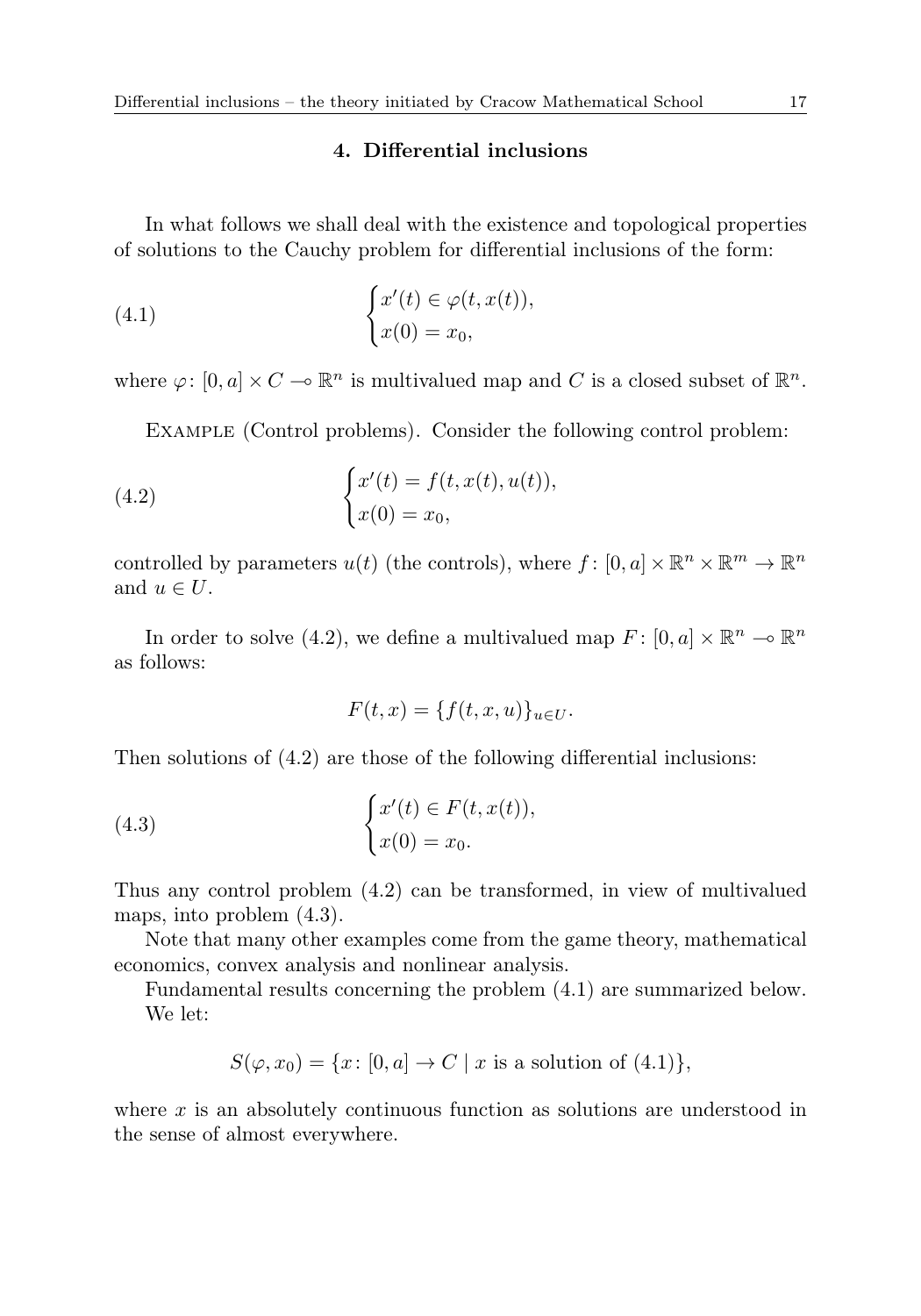THEOREM 4.1. Let  $\varphi: [0, a] \times \mathbb{R}^n \to \mathbb{R}^n$  be a u-Carathéodory map with convex compact values, then  $S(\varphi, x_0)$  is an  $R_\delta$ -set.

THEOREM 4.2. Let  $\varphi: [0, a] \times \mathbb{R}^n \to \mathbb{R}^n$  be an l-Carathéodory map with closed values, then  $S(\varphi, x_0) \neq \emptyset$ .

THEOREM 4.3. Let C be a closed subset of  $\mathbb{R}^n$  and  $\varphi: [0, a] \times C \to \mathbb{R}^n$  be a Carathéodory map with closed values such that:

$$
\forall_{t \in [0,a]} \forall_{x \in C} \varphi(t,x) \cap T_C(x) \neq \emptyset,
$$

then  $S(\varphi, x_0) \neq \emptyset$ .

THEOREM 4.4. If all assumptions of Theorem 4.3 are satisfied for  $C$  being a proximate retract and for  $\varphi$  having convex compact values, then  $S(\varphi, x_0)$  is an  $R_{\delta}$ -set.

Instead of the Cauchy problem it is possible to study the rolling boundary value problem:

$$
\begin{cases} x'(t) \in \varphi(t, x(t)), \\ L(x) = x_0, \end{cases}
$$

where  $L: C([0, a], \mathbb{R}^n) \to \mathbb{R}^n$  is a linear continuous map.

REMARK. Note that the above boundary value problem was started by A. Lasota.

There are many results concerning boundary value problems for differential inclusions (see [1]). Below we recall one of them due to A. Lasota and Z. Opial  $([18])$ .

Let  $\varphi, \psi \colon [0,1] \times \mathbb{R}^n \to \mathbb{R}^n$  be two u-Carathéodory mappings with closed convex values. Let  $\chi: [0, 1] \longrightarrow \mathbb{R}^n$  be the map given as follows:

$$
\chi(t) = \{ x \in \mathbb{R}^n \mid ||x|| \le t \}.
$$

Assume further that for every  $t \in [0,1]$  and for every  $x \in \mathbb{R}^n$  we have:

$$
\psi(t,x)\subset\varphi(t,x)+\chi(t).
$$

Let  $L: C([0, a], \mathbb{R}^n) \to \mathbb{R}^n$  be a linear continuous map.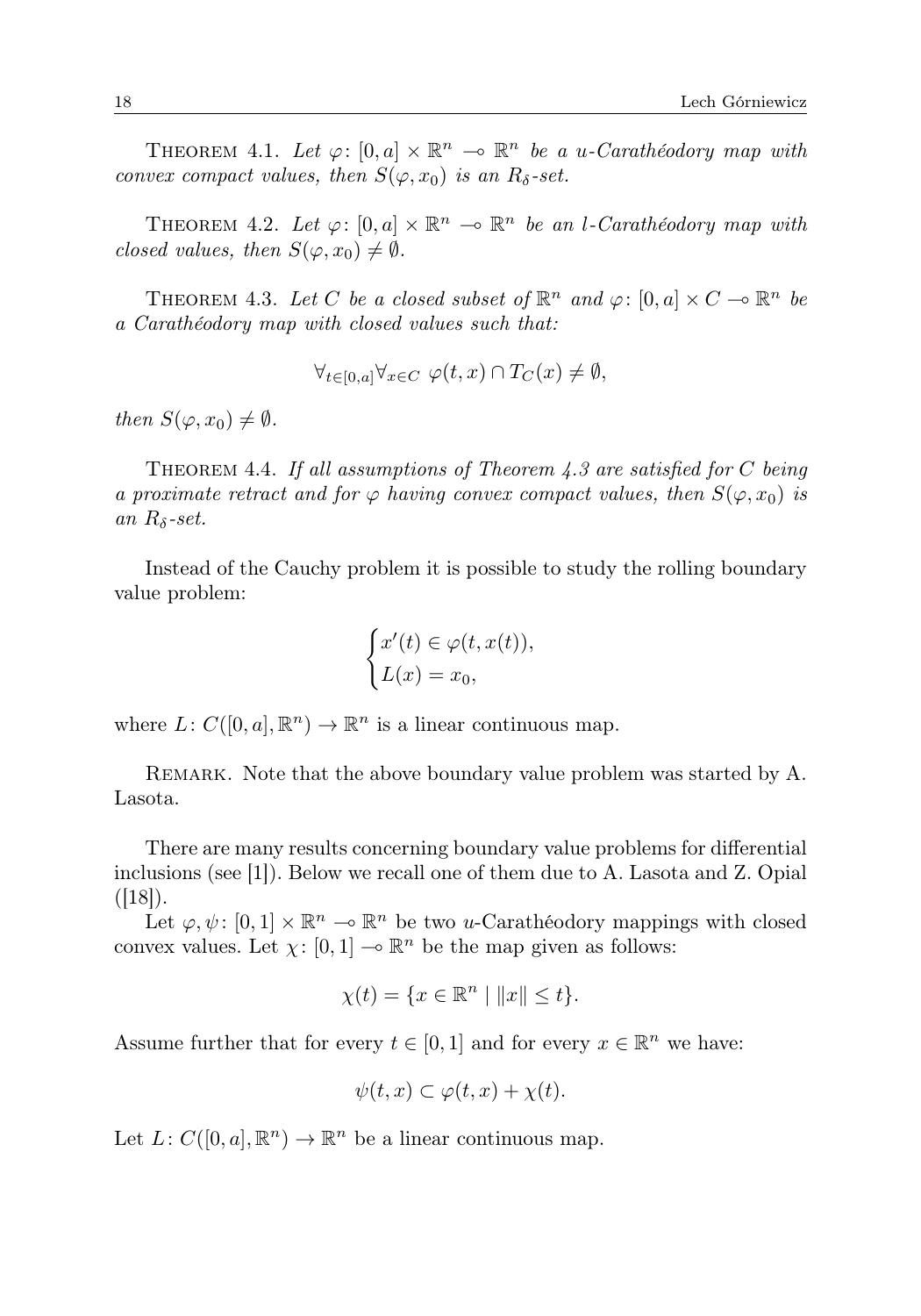Consider the following two boundary value problems:

(4.4) 
$$
\begin{cases} x'(t) \in \varphi(t, x(t)), \\ L(x) = 0 \end{cases}
$$

and

(4.5) 
$$
\begin{cases} x'(t) \in \psi(t, x(t)), \\ L(x) = x_0. \end{cases}
$$

Then we have the following result.

Theorem 4.5. Assume that the above condition are satisfied and moreover  $\varphi$  is homogeneous, i.e.,

$$
\varphi(t,\lambda x)=\lambda\cdot\varphi(t,x),
$$

for every  $t \in [0,1], \lambda \in \mathbb{R}$  and  $x \in \mathbb{R}^n$ .

If the problem (4.4) has the unique solution  $x = 0$ , then the problem (4.5) has at least one solution.

## 5. Two applications to the ordinary differential equations

In this section we would like to present two direct applications of the topological fixed point theory for multivalued mappings to the theory of ordinary differential equations. Of course the same is possible for differential inclusions.

## 5.1. The Poincaré translation operator

Let  $f: [0, a] \times \mathbb{R}^n \to \mathbb{R}^n$  be a continuous map with linear growth. Then, in view of Theorem 4.1, we get that the set of solutions  $S(f, x_0)$  of (4.1) is an  $R_{\delta}$ -set.

Consider the following periodic problem:

(5.1) 
$$
\begin{cases} x'(t) = f(t, x(t)), \\ x(0) = x(a). \end{cases}
$$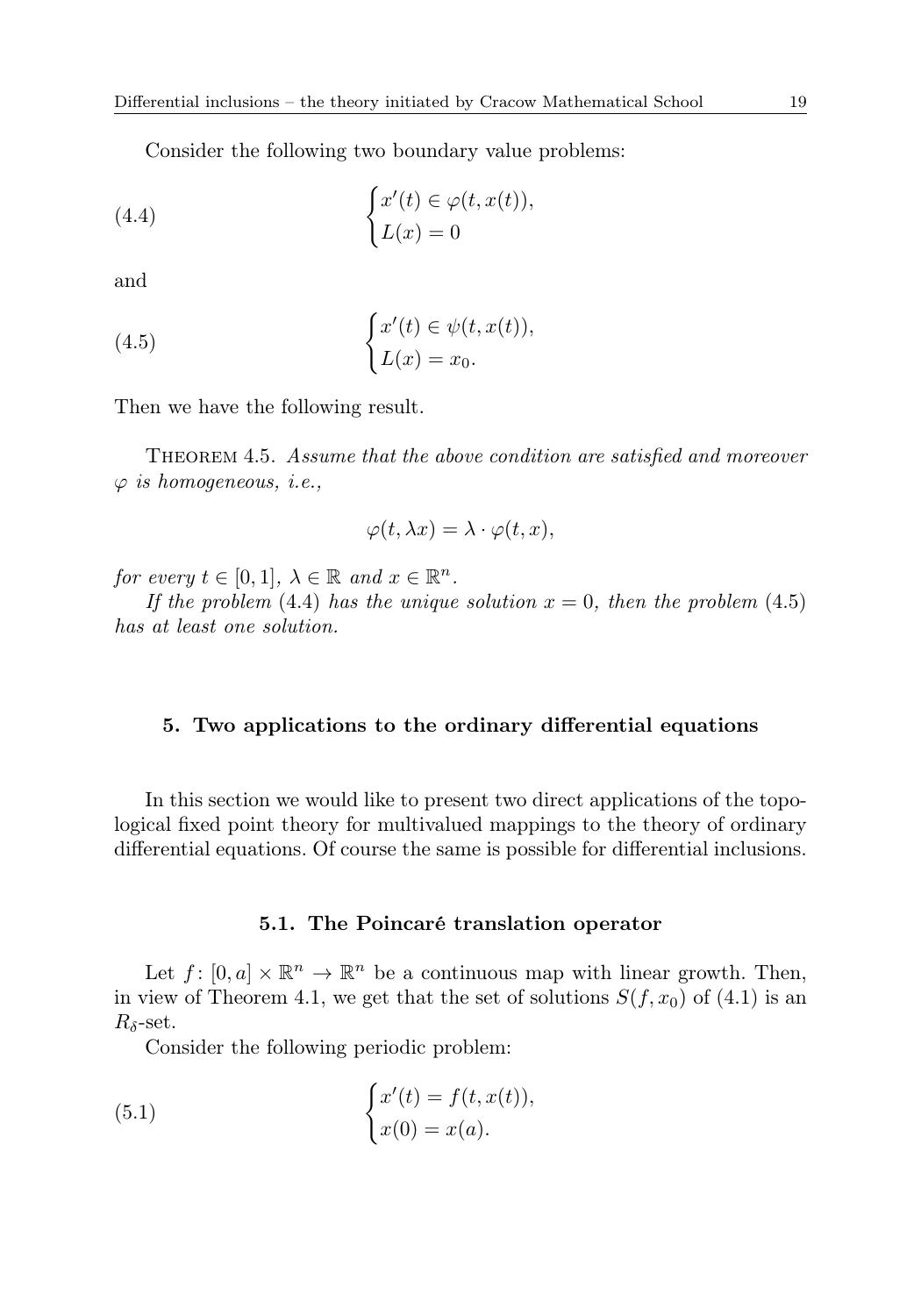Define the following map:

$$
P\colon\mathbb{R}^n\multimap C([0,a],\mathbb{R}^n)
$$

defined by the formula:

$$
P(x) = S(f, x).
$$

It is well known that  $P$  is an acyclic map.

We let  $e_a: C([0, a], \mathbb{R}^n) \to \mathbb{R}^n$  by putting:

$$
e_a(x) = x(a).
$$

Then we have the following diagram:

$$
\mathbb{R}^n {\mathop{\to}\limits^{P}} C([0,a],\mathbb{R}^n) {\mathop{\to}\limits^{e_a}} \mathbb{R}^n.
$$

We let:  $P_a = e_a \circ P$ . Observe that  $P_a$  is an admissible map.

REMARK.  $P_a: \mathbb{R}^n \to \mathbb{R}^n$  is called the multivalued Poincaré translation operator.

We have: Problem (5.1) has a solution iff  $Fix(P_a) \neq \emptyset$ . So we have the following proposition.

PROPOSITION 5.1. Assume that  $Fix(P_a) \subset B(0,r)$ , where  $B(0,r) = \{x \in$  $\mathbb{R}^n$   $\left| \left\| x \right\| < r \right\}.$ 

If the fixed point index  $i(P_a) \neq 0$ , for the map  $P_a : B(0,r) \to \mathbb{R}^n$ , then problem (5.1) has a solution.

Now, we are going to calculate  $i(P_a)$  in terms of the right hand side f. In order to do this, firstly we recall the notion of the direct potential.

A  $C^1$ -function  $V: \mathbb{R}^n \to \mathbb{R}^n$  is said to be a direct potential if the following condition is satisfied:

(5.2) 
$$
\exists_{r_0>0} \text{ grad } V(x) \neq 0
$$
, for every  $x \in \mathbb{R}^n$  such that  $||x|| \geq r_0$ ,

where grad  $V = \left(\frac{\partial V}{\partial x_1}, \ldots, \frac{\partial V}{\partial x_n}\right)$  denotes the gradient of the function V.

For any  $r \ge r_0$  we can consider the gradient vector field  $(j - \text{grad } V)$ :  $B(0,r) \to \mathbb{R}^n$ , defined by  $(j - \text{grad } V)(x) = x - \text{grad } V(x)$ . It follows from (5.2) that the fixed point index  $i(j - \text{grad } V)$  is well defined and does not depend on the choice of  $r \geq r_0$ .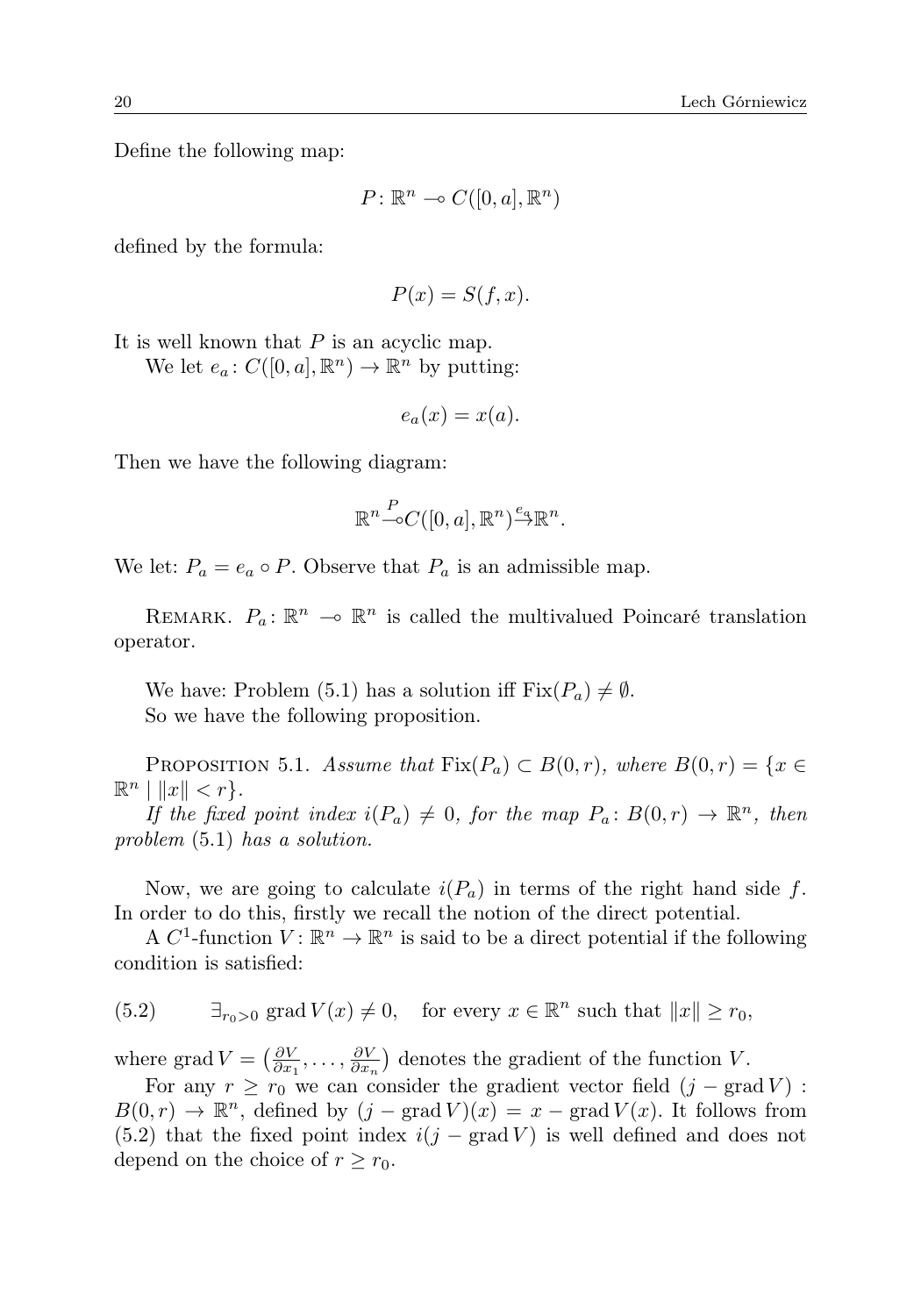We let:

(5.3) 
$$
\operatorname{Ind} V = i(j - \operatorname{grad} V).
$$

A direct potential  $V: \mathbb{R}^n \to \mathbb{R}$  is called a *guiding function* for  $f: [0, a] \times$  $\mathbb{R}^n \to \mathbb{R}^n$  provided the following condition is satisfied:

(5.4) 
$$
\exists_{r_0>0}\forall_{\|x\|\geq r_0}\forall_{t\in[0,a]}\ \langle f(t,x),\operatorname{grad} V(x)\rangle\geq 0,
$$

where  $\langle \cdot, \cdot \rangle$  denotes the inner product in  $\mathbb{R}^n$ .

Finally, in view of Proposition 5.1, we are able to prove the following theorem:

THEOREM 5.2. Let  $f: [0, a] \times \mathbb{R}^n \to \mathbb{R}^n$  be a continuous map with linear growth. If there exists a guiding function  $V: \mathbb{R}^n \to \mathbb{R}$  for f such that  $\text{Ind } V \neq$ 0, then problem (5.1) has a solution.

REMARK. Note that Theorem 5.2 remains true for  $f = \varphi$  being a u-Carathéodory map with compact convex values and for V being a locally Lipschitz map. Then  $\operatorname{grad} V$  is a multivalued mapping with compact convex values.

## 5.2. Implicit differential equations

The aim of this section is to show that, using topological fixed point theory as a tool, many types of implicit differential equations can be reduced very easly to differential inclusions with right hand sides not depending on the derivative.

Let  $f: [0,1] \times \mathbb{R}^n \times \mathbb{R}^n \to \mathbb{R}^n$  be a compact map. We shall consider the following equation:

(5.5) 
$$
x'(t) = f(t, x(t), x'(t)),
$$

where the solution is understood in the sense of almost everywhere in  $[0, 1]$ . We define a multivalued map  $\varphi: [0,1] \times \mathbb{R}^n \to \mathbb{R}^n$  by putting:

$$
\varphi(t,x) = \text{Fix}\, f(t,x,\,\cdot\,),
$$

where  $f(t, x, \cdot) \colon \mathbb{R}^n \to \mathbb{R}^n$  is induced by f.

Consider the following differential inclusion:

$$
(5.6) \t x'(t) \in \varphi(t, x(t)).
$$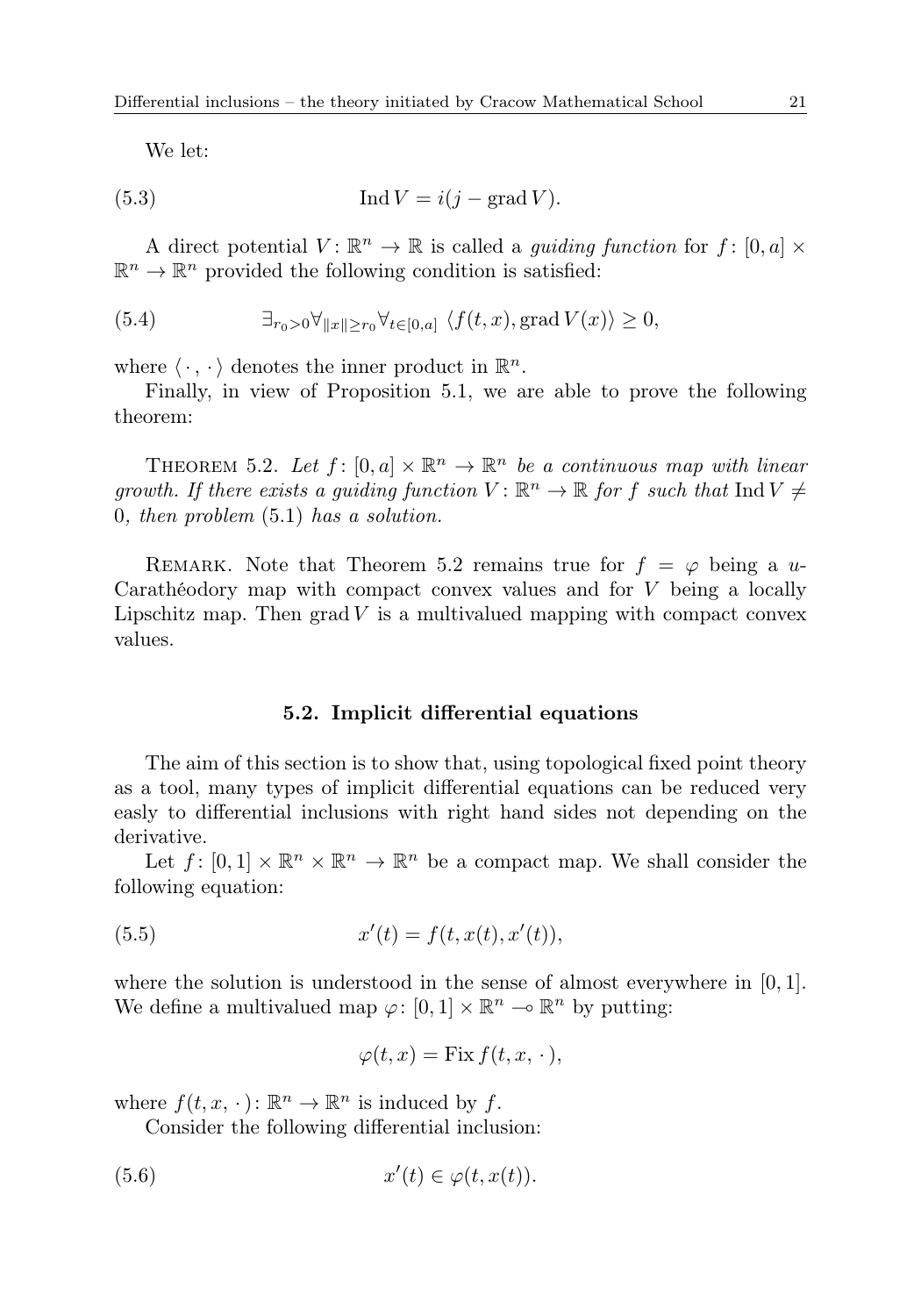Evidently, problem (5.5) is equivalent to (5.6). Unfortunately  $\varphi$  is u.s.c. with compact but not necessary convex values. Consequently, we are unable to solve (5.6). Therefore we put the following assumption:

(5.7) 
$$
\forall_{t \in [0,1]} \forall_{x \in \mathbb{R}^n} \dim \text{Fix } f(t,x,\,\cdot\,) = 0,
$$

where dim Fix  $f(t, x, \cdot)$  denotes the topological dimension of Fix  $f(t, x, \cdot)$ . Now, we have:

Lemma 5.3. Under all of the above assumption we have:

$$
\forall_{t \in [0,1]} \forall_{x \in \mathbb{R}^n} \exists y \in \text{Fix } f(t, x, \cdot) \text{ such that } i(f \mid_{U}) \neq 0,
$$

for some open  $U \subset \mathbb{R}^n$  such that  $y \in U$  (compare Proposition 3.4).

REMARK. A point  $y \in \text{Fix } f(t, x, \cdot)$  as described in Lemma 5.3 shall be called an essential fixed point.

We let:

Ess Fix 
$$
f(t, x, \cdot) = \{y \in \text{Fix } f(t, x, \cdot) \mid y \text{ is essential}\}.
$$

Using Lemma 5.3 we define a map  $\psi$ :  $[0, 1] \times \mathbb{R}^n \to \mathbb{R}^n$  by letting:

(5.8) 
$$
\psi(t,x) = \text{Ess Fix } f(t,x,\cdot).
$$

Of course for every  $t \in [0,1]$  and  $x \in \mathbb{R}^n$  we have:

 $\psi(t, x) \subset \varphi(t, x)$ .

Moreover, we are able to prove the following:

THEOREM 5.4. The map  $\psi$  defined in (5.8) is l.s.c.

Now, we remark that if a map  $\psi$  is l.s.c. then cl $\psi$  is l.s.c. too, where cl  $\psi(t,x) = \overline{\psi(t,x)}$  denotes the closure of  $\psi(t,x)$  in  $\mathbb{R}^n$ . Since Fix  $f(t,x, \cdot)$  is a compact nonempty set for every  $t \in [0,1]$  and  $x \in \mathbb{R}^n$  we get:

(5.9) 
$$
\operatorname{cl}\psi(t,x)\subset\varphi(t,x),
$$

and any solution of the differential inclusion:

$$
(5.10) \t\t x'(t) \in \mathrm{cl}\,\psi(t,x)
$$

is a solution of  $(5.6)$  and hence  $(5.5)$ .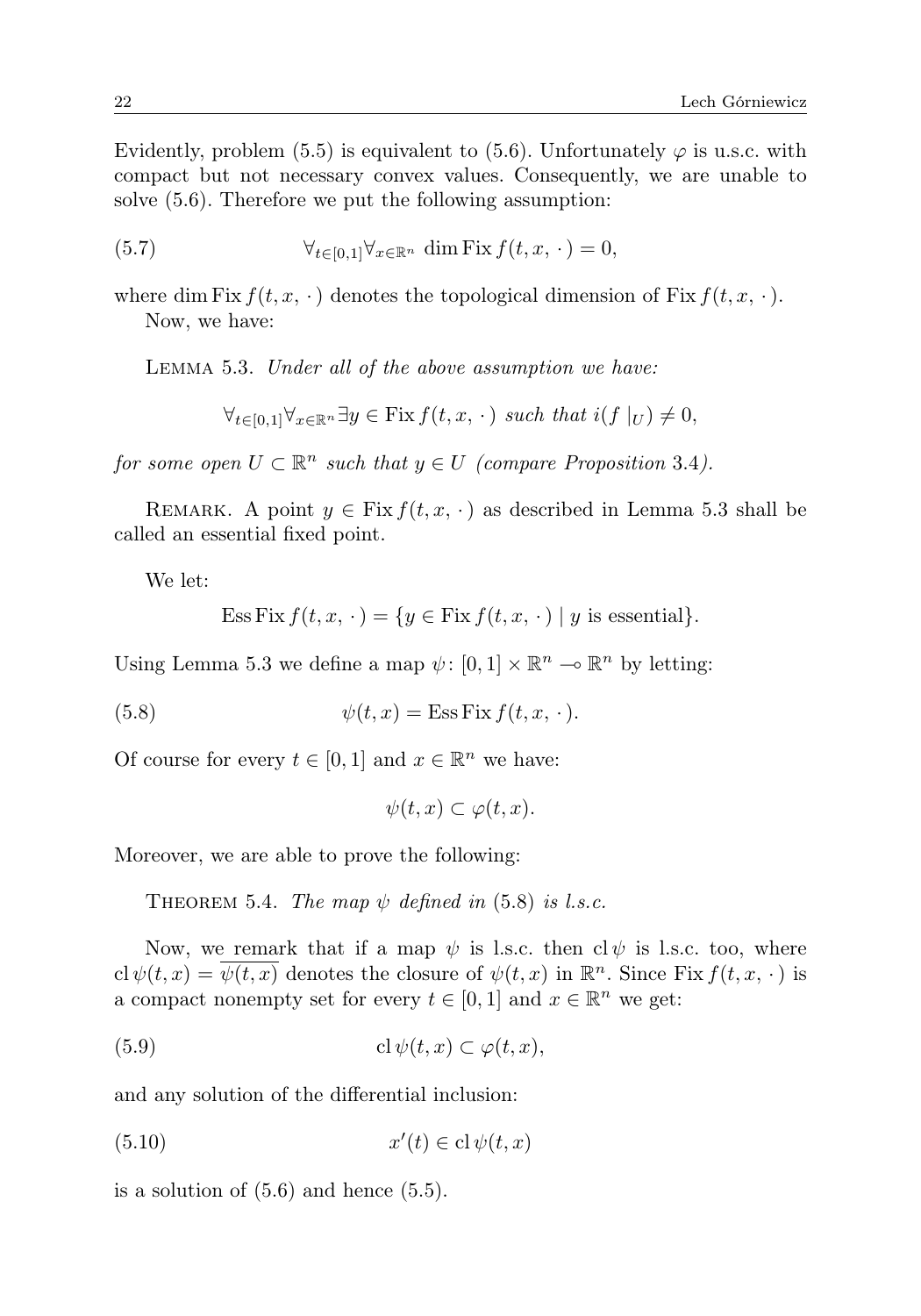Therefore in view of Theorem 4.2 we have proved the following theorem:

THEOREM 5.5. If  $f : [0,1] \times \mathbb{R}^n \times \mathbb{R}^n \to \mathbb{R}^n$  is a compact map and the condition (5.7) is satisfied, then problem (5.5) has a solution.

Observe that the condition (5.7) is restrictive. Below, we shall describe how large is the set of all compact mappings satisfying (5.7).

Let  $C([0,1] \times \mathbb{R}^n \times \mathbb{R}^n, \mathbb{R}^n)$  be the set of all compact maps from  $[0,1] \times$  $\mathbb{R}^n \times \mathbb{R}^n$  into  $\mathbb{R}^n$  with the usual maximum norm.

We let

$$
\mathcal{A} = \{ f \in C([0,1] \times \mathbb{R}^n \times \mathbb{R}^n, \mathbb{R}^n) \mid \text{ such that } f \text{ satisfies (5.7)} \}.
$$

THEOREM 5.6. The set A is dense in  $C([0,1] \times \mathbb{R}^n \times \mathbb{R}^n, \mathbb{R}^n)$ .

Finally, we would like to add that the method presented in this section can be applied also to the following problems: Ordinary differential equations of higher order

(5.11) 
$$
x^{(k)}(t) = f(t, x(t), x'(t), \dots, x^{(k)}(t)).
$$

Hyperbolic equations

(5.12) 
$$
u_{(t,s)} = f(t,s,u(t,s),u_t(t,s),u_s(t,s),u_{(t,s)}(t,s)).
$$

Elliptic differential equations

(5.13) 
$$
\Delta(u)(z) = f(z, u(z), D(u)(z)),
$$

where  $\Delta$  denotes the Laplace operator and

$$
D(u)(z) = u_{z_1}(z) + \ldots + u_{z_n}(z),
$$
  
\n
$$
z = (z_1, \ldots, z_n) \in K_r^n,
$$
  
\n
$$
K_r^n = \{x \in \mathbb{R}^n \mid ||x|| \le r\}.
$$

Acknowledgements. The author wishes to express his gratitude to the referee for helpful improvements.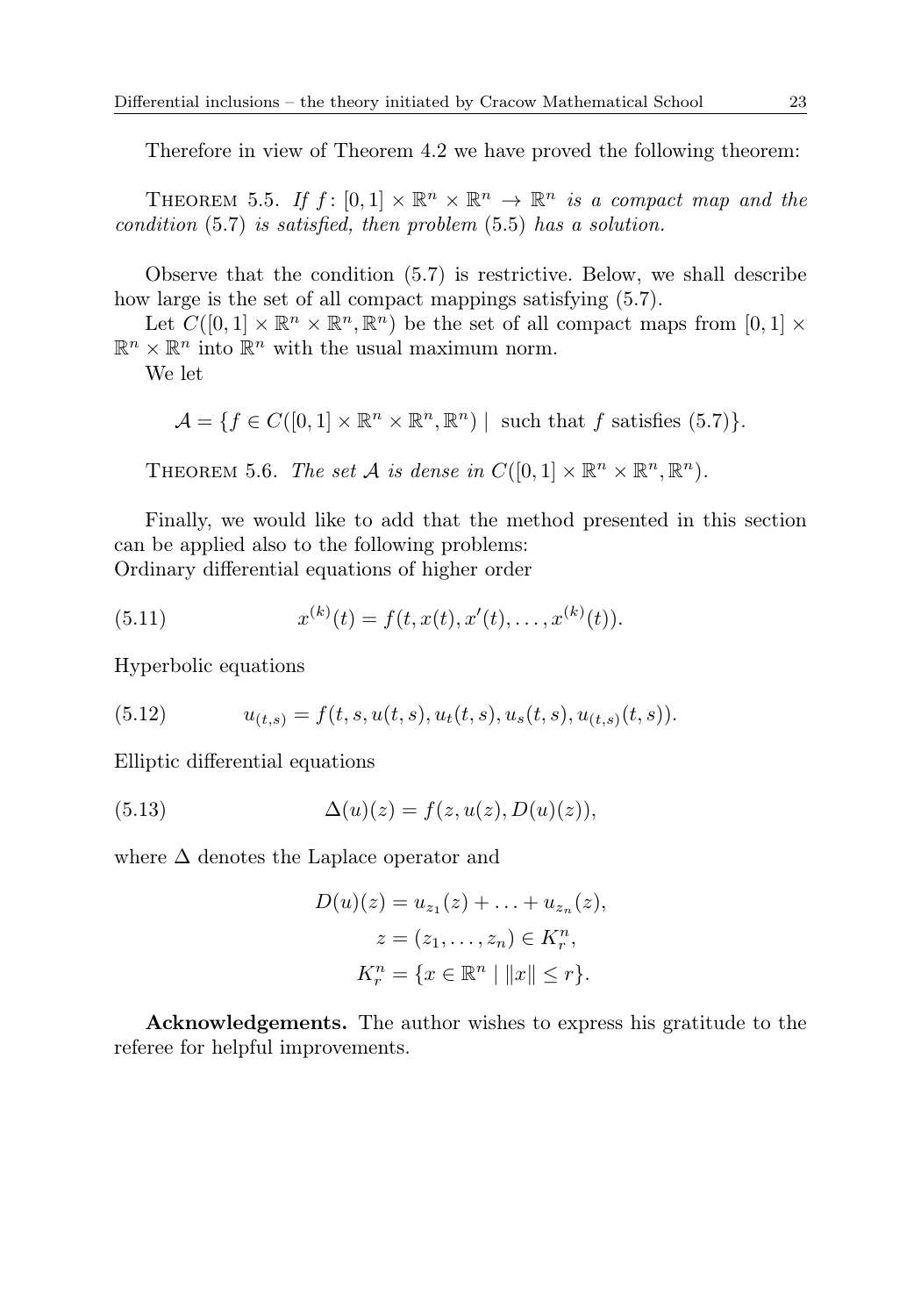#### References

- [1] Andres J., Górniewicz L., Topological Fixed Point Principles for Boundary Value Problems, Kluwer Academic Publishers, 2003.
- [2] Aubin J.P., Cellina A., Differential Inclusions, Springer-Verlag, Berlin, 1984.
- [3] Aubin J.P., Frankowska H., Set-Valued Analysis, Birkhäuser, Basel, 1990.
- [4] Cellina A., Lasota A., A new approach to the definition of topological degree for multivalued mappings, Atti. Accad. Naz. Lincei Cl. Sci. Fis. Mat. Natur. Rend. Lincei 8 (1969), 434–440.
- [5] Chow S.N., Lasota A., On boundary value problems for ordinary differential equations, J. Diff. Equations 14 (1973), 326–337.
- [6] Deimling K., Multivalued Differential Equations, W. De Gruyter, Berlin, 1992.
- [7] Fryszkowski A., Fixed Point Theory for Decomposable Sets, Kluwer Academic Publisher, 2004.
- [8] Górniewicz L., Topological Fixed Point Theory of Multivalued Mappings, Springer-Verlag, Berlin, 2006.
- [9] Kamenskiı̆ M.I., Obukovskiı̆ V.V., Zecca P., Condensing Multivalued Maps and Semilinear Differential Inclusions in Banach Spaces, W. De Gruyter, Berlin, 2001.
- [10] Kisielewicz M., Differential Inclusions and Optimal Control, Polish Sc. Publishers and Kluwer Academic Publishers, Dordrecht, 1991.
- [11] Lasota A., Une generalisation du premier theoreme de Fredholm et ses applications a la theorie des equations differentielles ordinarires, Ann. Polon. Math. 18 (1966), 65–77.
- [12] , Contingent equations and boundary value problems, reprint (1967), 257–266.
- [13]  $\_\_\_\_\$ , Applications of generalized functions to contingent equations and control theory, in: Inst. Dynamics Appl. Math. Lecture vol. 51, Univ. of Maryland, 1970–1971, pp. 41–52.
- [14]  $\ldots$ , On the existence and uniqueness of solutions of a multipoint boundary value problem, Ann. Polon. Math. 38 (1980), 205–310.
- [15] Lasota A., Myjak J., Attractors of multifunctions, Bull. Polish Acad. Sci. Math. 48 (2000), 319–334.
- [16] Lasota A., Olech Cz., On the closedness of the set of trajectories of a control system, Bull. Acad. Polon. Sci. 214 (1966), 615–621.
- [17] , An optimal solution of Nicoletti's boundary value problem, Ann. Polon. Math. 18 (1966), 131–139.
- [18] Lasota A., Opial Z., An application of the Kakutani–Ky Fan theorem in the theory of ordinary differential equations, Bull. Acad. Polon. Sci. 13 (1965), 781–786.
- [19] , Sur la dependance conitue des solutions des equations differentielles ordinaries de leurs secondo members et des coditions aux limites, Ann. Polon. Math. 19 (1967), 13–36.
- [20] , On the existence and uniquenness of solutions of a bondary value problem for an ordinary second order differentia equations, Coll. Math. 18 (1967), 1–5.
- [21] , Fixed point theorem for multivalued mappings and optimal control problems, Bull. Acad. Polon. Sci. 16 (1968), 645–649.
- [22] Tolstonogov A.A., Differential Inclusions in Banach Spaces (in Russsian), Sc. Acad. of Sciences, Siberian Branch, Novosibirsk, 1986.